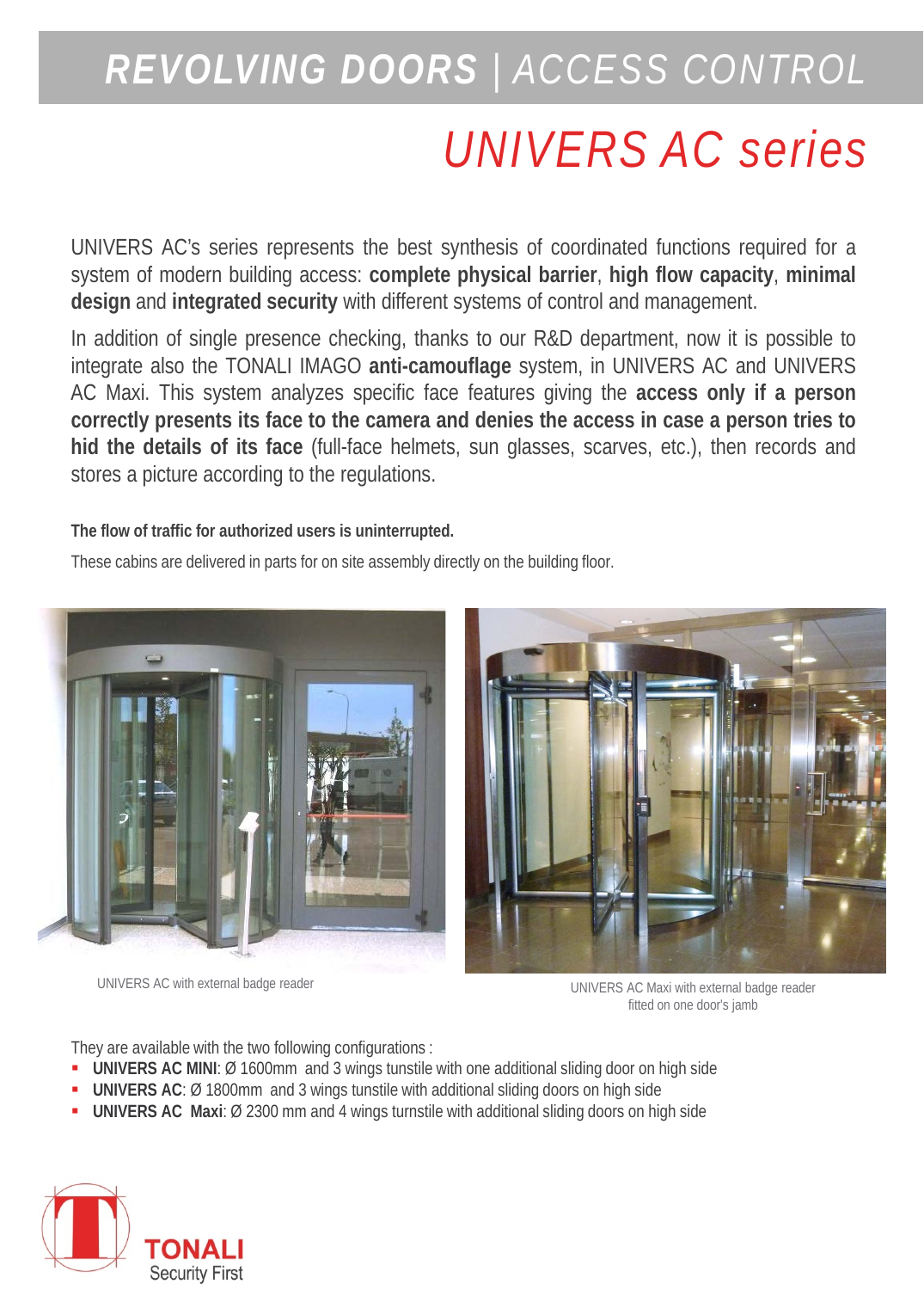#### **FEATURES AND OPTIONS**

- *OnlyOne Pro single presence checking system* on each turnstile sector
- *Imago* **anti-camouflage system** (for UNIVERS AC and UNIVERS AC Maxi)
- digital display, menu-guided command and setting console
- **intercom, voice messages and traffic-lights**
- easy-link to third party manufactured access control systems (RS232 RS485 IBIS interfaces)
- **PEDROXY and swipe-card and biometric readers easily added**
- **automatic unlock system in case of emergency**
- **double sliding door to close entrance in off-hour**
- **rain cover**

#### **OPERATING DIAGRAM**

Access to secure areas is then controlled by concealed sliding doors which close for a non-authorized user, quietly exiting the user back out of the entrance.

UNIVERS AC



UNIVERS AC MAXI

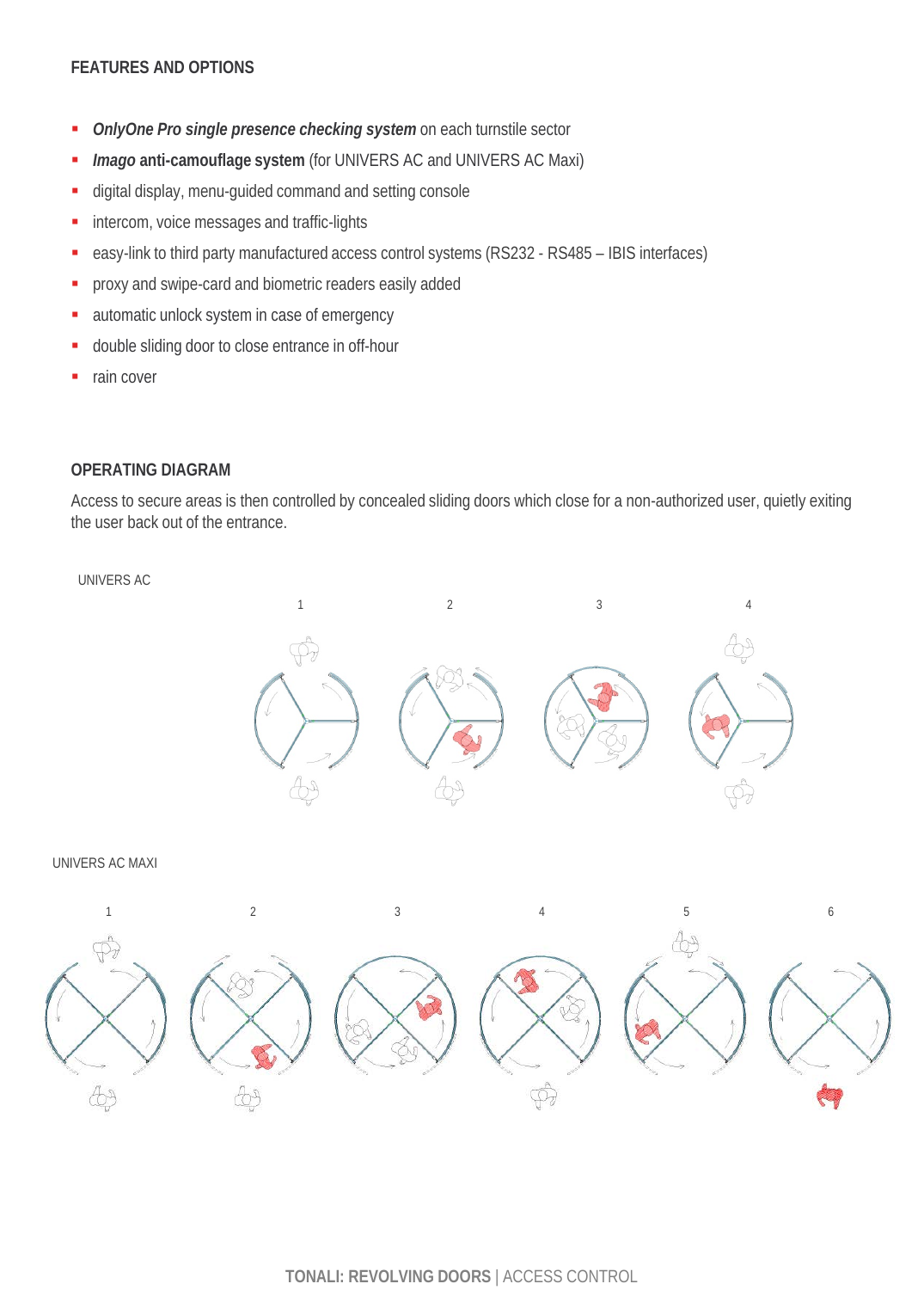







UNIVERS AC MAXI





**TONALI: REVOLVING DOORS** | ACCESS CONTROL